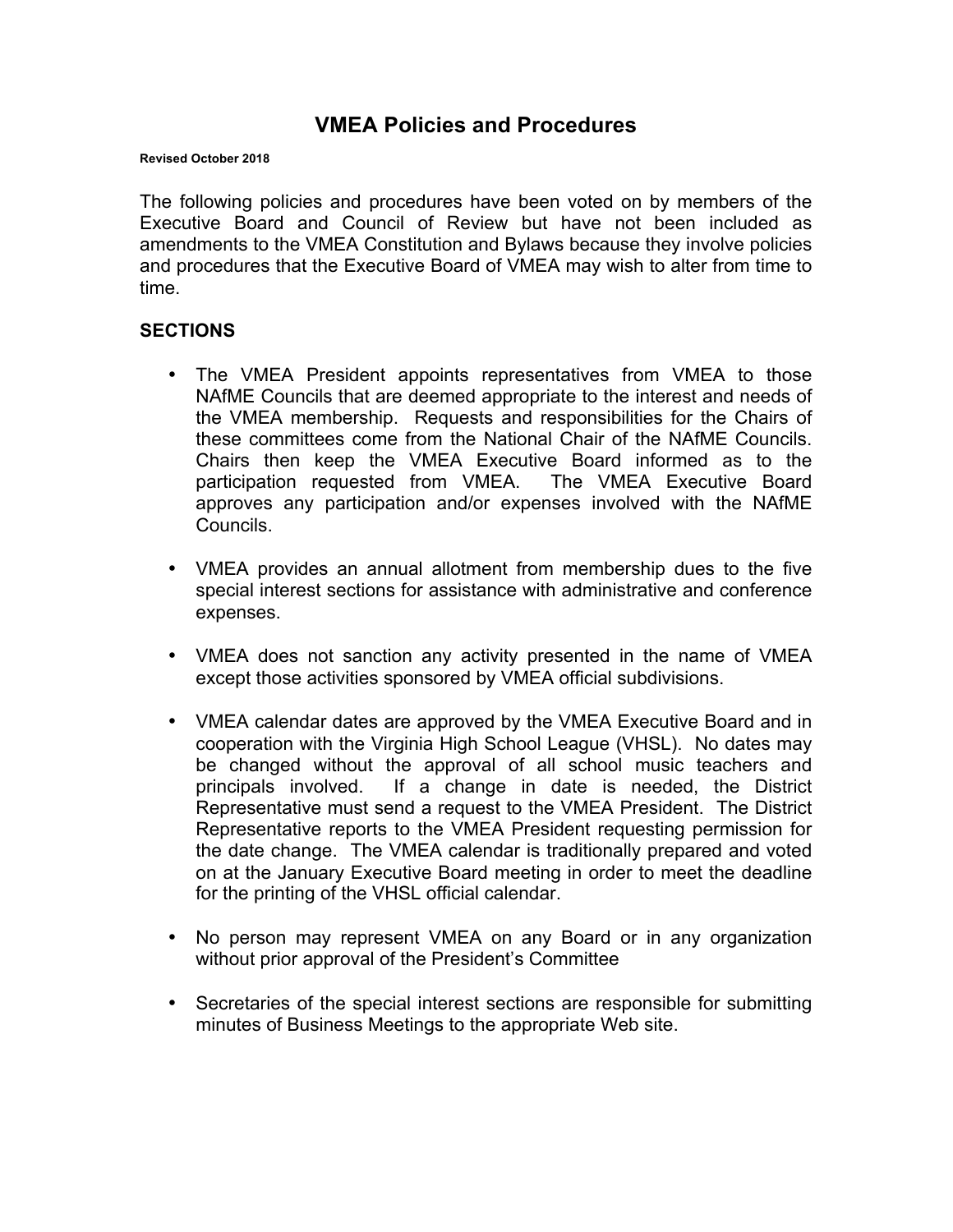#### **MEETINGS**

- VMEA reimburses members of the Executive Board, Council of Review and NAfME/VMEA Council Chairs for travel when required to attend scheduled or called meetings at a rate established by the VMEA Executive Board.
- VMEA requires that only members are eligible to attend Business Meetings of VMEA or special interest sections.
- The VMEA Executive Board approves prescribed financial assistance for designated members to attend NAfME Divisional and National Conferences.

### **STRATEGIC PLAN**

The Strategic Plan provides VMEA with a blueprint indicating direction and objectives to better serve the members of VMEA. The Strategic Plan is revised at appropriate intervals to keep the plan current at a work session. The Committee working on the Strategic Plan will be made up of Officers of VMEA, interest section Presidents, the State Executive and others as invited by the President, VMEA. Funding for this workshop will be included in the VMEA budget. The Strategic Plan will be published in the Spring issue of VMEA *NOTES* each year and on the VMEA website.

#### **VMEA-SPONSORED ACTIVITIES**

#### **Professional Development Conference**

VMEA sponsors an annual Professional Development Conference for members. The planning and organization of the Conference is administered by a Conference Planning Committee consisting of:

- Conference Coordinator, Conference Performance Coordinator, President's Committee, Section Presidents, NAfME/VMEA Council Chairs, Registration Chair, Exhibits Chair, Exhibits Business Manager, Conference Treasurer, State Executive.
- Applications for Conference sessions, clinicians, and concerts are requested from the membership and submitted to members of the Conference Selection Committee via the website before the Conference Planning Meeting. The Conference Selection Committee meets in May and the Conference Planning Meeting is held in conjunction with the June Executive Board Meeting.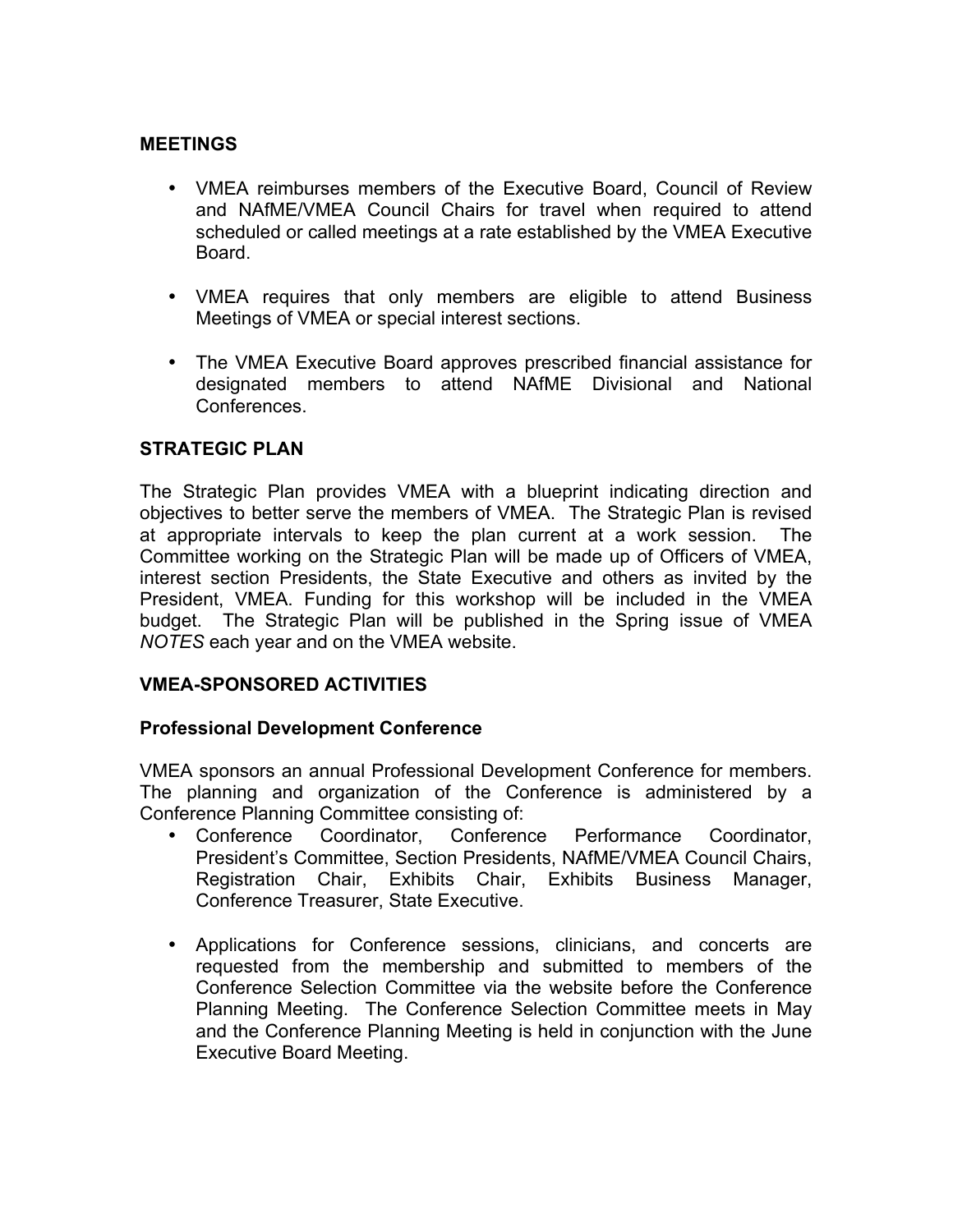- It is the responsibility of the Conference Coordinator, Conference Performance Coordinator and the Conference Administrator, (State Executive), and Conference Treasurer along with select members of the Conference Planning Committee to evaluate various host cities and make recommendations to the Executive Board as to locations that will most adequately meet the needs of the VMEA membership. Selection of the site location is made on the basis of availability, facility function space, accommodations and cost.
- Clinicians may include individuals with national recognition in specific interest areas, VMEA members with expertise in a specific interest or topic, or any individual recommended by a VMEA member who has beneficial ideas, information or skills to share with the VMEA membership. Conference registration fees are required of all VMEA members who plan to attend clinic and conference sessions.
- VMEA follows the practices of the NAfME policy of providing reasonable expenses for clinicians but does not provide a clinician's fee or expenses to VMEA members.
- Performance groups are selected from audition recordings submitted to the Conference Selection Committee preceding the Spring Conference Planning Meeting. Performance directors must be members of VMEA. Directors and their groups are responsible for their own expenses for travel, meals, etc.
- The VMEA President appoints a recording audition committee for selecting Virginia performing organizations desiring to perform for NAfME Divisional and National Conference. Recordings selected are then forwarded to the appropriate audition chair on the divisional or national level.
- Depending on time and space available, associated organizations (VASTA, ACDA, NBA, CBDNA, etc.) are invited to present Conference sessions of interest to VMEA members. The same recording process as those within the VMEA sections must have selected any performances presented by such organizations.
- The music industry is an integral part of the In-Service Conference, demonstrating current instructional materials and equipment through exhibits. Their participation in the Conference provides additional revenue, which assists VMEA in financing the Conference. Applications are available on the VMEA website and space is available until sold out.
- Conference pre-registration is made available on the VMEA website for the NAfME active VMEA membership from August 1 – October 31. Hotel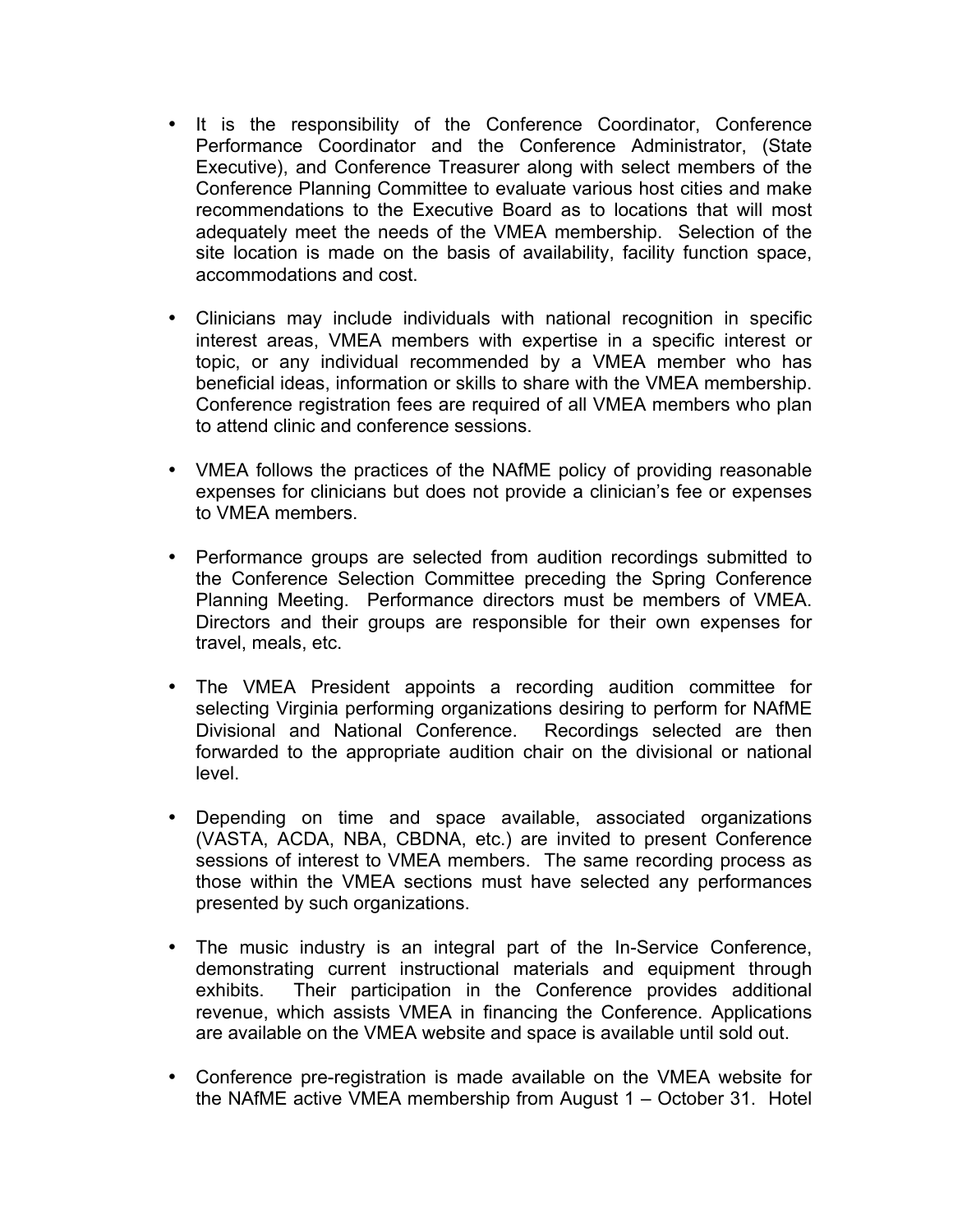reservations open on the first Monday in February at 6 AM and are available until sold out.

- In addition to the scheduled in-service sessions VMEA sponsors the VMEA Honors Choir, All VA Guitar Ensemble and All VA Jazz Bands and makes special award presentations at general sessions.
- Registration fees for Conference participation are determined by estimated budgets submitted by members of the Conference Planning Committee.
- VMEA members may bring their spouses as participants to the Conference. Spouses pay a reduced registration fee and are welcome to attend all sessions except Section Business Meetings. Only VMEA members are eligible to attend the Section Business Meetings. If the spouse is also a VMEA member they will pay the normal active member fee to attend the conference.

### **Leadership Symposium**

The VMEA Leadership Symposium serves as a development program for future leaders of VMEA.

- VBODA, VCDA, and VEMEA Presidents recommend two participants from their section along with the Collegiate Officers.
- Teachers meet on Thursday morning at the conference for a three-hour session.
- VMEA arranges for guest speakers to address the Leadership Symposium and speak about music education. These guest speakers are usually at the conference in the role of a clinician, speaker, or guest conductor.
- VMEA pays for the Wednesday night lodging and each appropriate section pays the conference registration fee.
- Teachers selected attend for two years.

## **EVENTS**

#### **General:**

• An optional payment of an honorarium to the host and/or chair of a district or regional event up to the amount of \$350.00. If more than one person serves as host/chair, the honorarium is to be divided commensurate upon duties. This amount, should more than one person be involved as a host and/or chair, may be divided according to the duties required. Each section at the district level will make these decisions. For state-level events, the amount shall be \$350.00 in all cases. The income to cover this honorarium is to be raised by budgeting for it through participation and/or entry fees.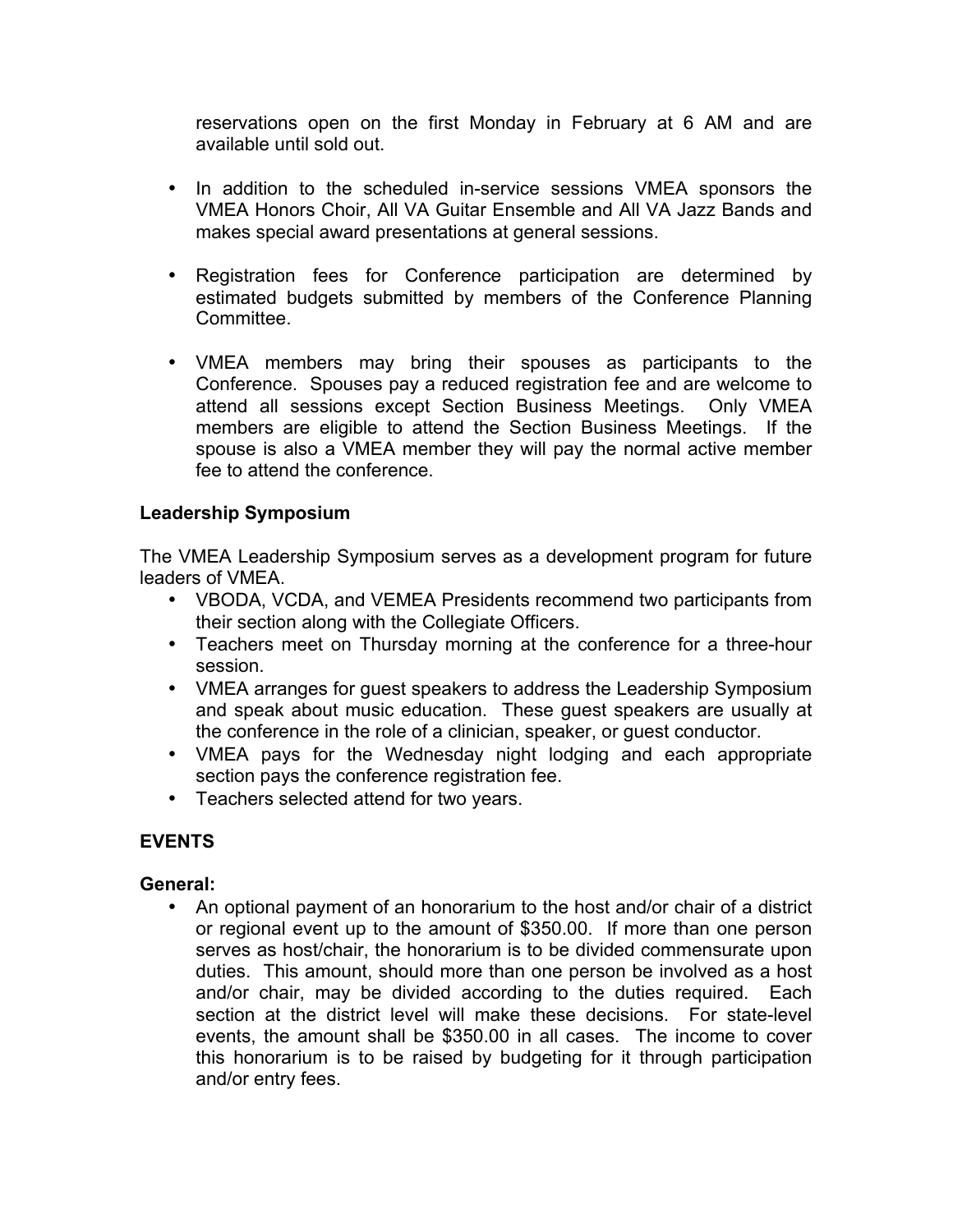- VMEA requires all schools to participate in VMEA-sponsored activities within their assigned District. Requests for change are submitted to the Section President involved and approved by the VMEA President's Committee and both Districts involved with the change.
- VMEA requires evidence of NAfME/VMEA membership for any VMEA sponsored activities. The Host/Event Chair for each event collects a nonmember participation fee. All public and private schools may participate in VMEA sponsored activities providing the music teacher involved is a NAfME/VMEA member or submits the non-member participation fee.
- VMEA Participation Policy
	- "Enrollment" is defined as: participation in a performing organization on a regular basis, including rehearsals and performances as approved by the director and school administrator.
	- "Genre" is defined to mean: choral directors may only recommend choral students for choral activities; instrumental directors may only recommend instrumental students for instrumental activities.
	- "Special interest section" is defined as: Virginia Choral Director's Association and Virginia Band and Orchestra Director's Association, etc.
	- "Procedural policies" are found in either the VCDA Handbook or the VBODA Handbook, and may be obtained from the Presidents of those sections.
	- All VMEA activities are sponsored and administered by the membership of VMEA and not by individual school districts.
- The following guidelines provide clarification as to financial responsibilities for rescheduled district festivals.
	- Assessment participation fees are generally determined by the number of participating groups, based on the cost of judges, administrative cost, sight-reading music, custodial services, etc.
	- Some expenses for the event remain constant whether the event is rescheduled or canceled.
	- Contracts for judges must be honored, unless a negotiated settlement occurs with the Judge, such as: no fee or a reduced fee: expenses only etc.
	- While it is recognized that some schools will be able to participate in a rescheduled event, the budget for the event requires that all original performance group fees be used in the operation of the rescheduled event whether the school is able to participate or not.
	- There will be some expenses for an event that was canceled. These expenses are to be taken from the fees originally paid.
	- All VMEA student participation fees are to be returned to schools only when an entire event is cancelled. (Amount of student fee is specified in current Event Manual.)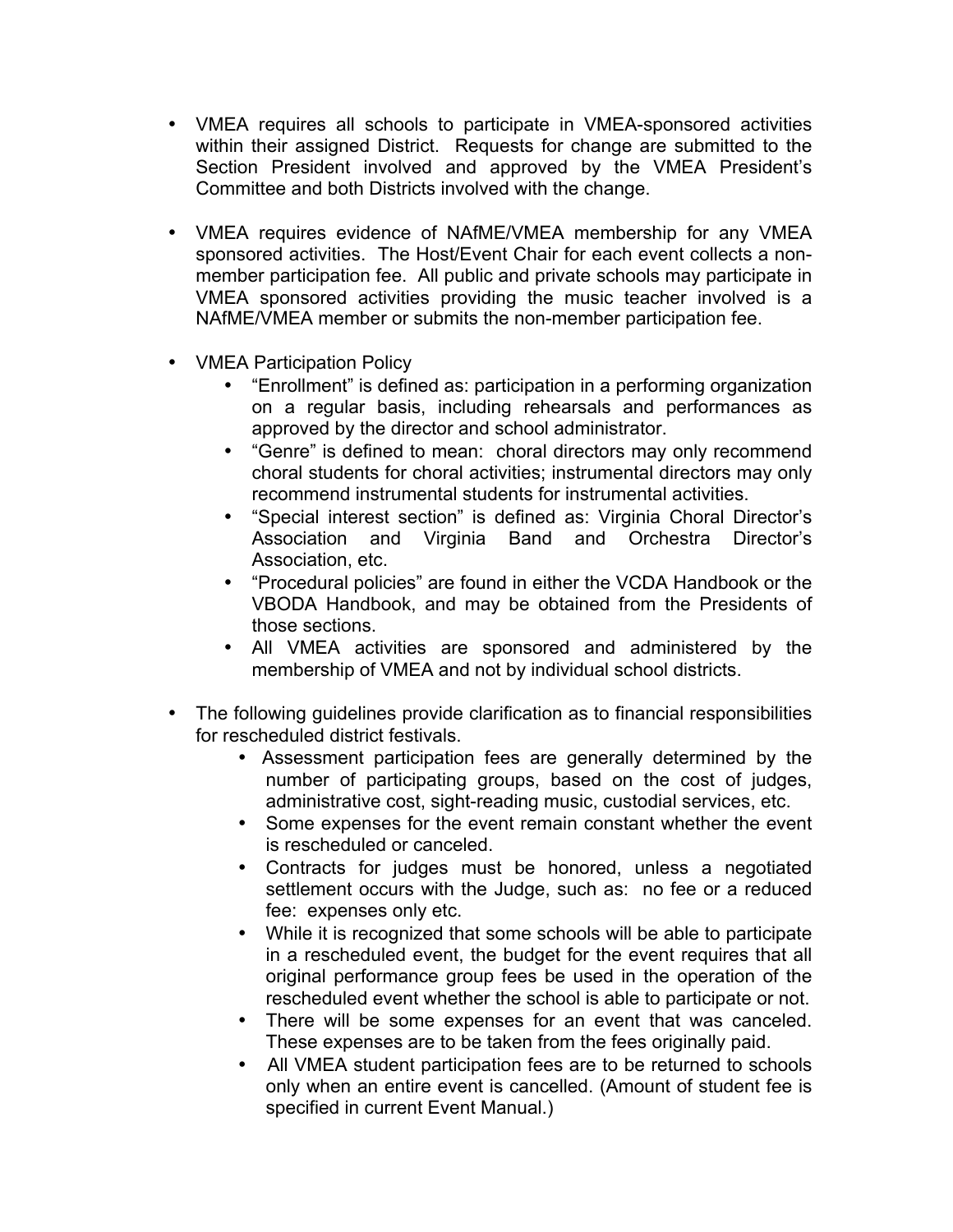- If a surplus exists after expenses have been paid, the surplus will be pro-rated and returned to the schools that paid fees and were unable to participate.
- Deficits will be dealt with as provided in the instructions of the Event Manual provided to each event chair via the web site.

### **VMEA Home School Policy Statement**

Students that attend home schools may participate in VMEA events using the following guidelines for eligibility.

- I. **Solo and Ensemble** All students may participate in this event. Students from home schools without an instrumental or choral program may participate if their principal through a director from a participating school registers them.
- II. **District Assessment** Home schools with a band, orchestra, or choral program may participate in district festivals. All students must be regular performing members of that organization and the director must be a member of NAfME or pay the non-member fee.
- III. **All District, Regional, and All-Virginia Events**  Only those students who participate in a home school band, orchestra, or choral program on a regular basis are eligible to audition for these events.

All other VMEA/VBODA/VCDA requirements for eligibility and participation apply for each stated event.

#### **VMEA Dual Enrollment High School/Community College Policy Statement:**

High School students enrolled in a dual enrollment community college performing ensemble, which is approved by the student's school division and meets the VMEA definition of a performing ensemble, may participate in VMEA events under the following conditions.

- 1. The teacher of record at the community college must be a VMEA member and shall be the sponsor and chaperone the student.
- 2. The community college, dual enrollment teacher of record, shall participate with the all rights, privileges, and responsibilities of membership.
- 3. Public school teachers may not serve as sponsors for students who are not enrolled in their performance classes.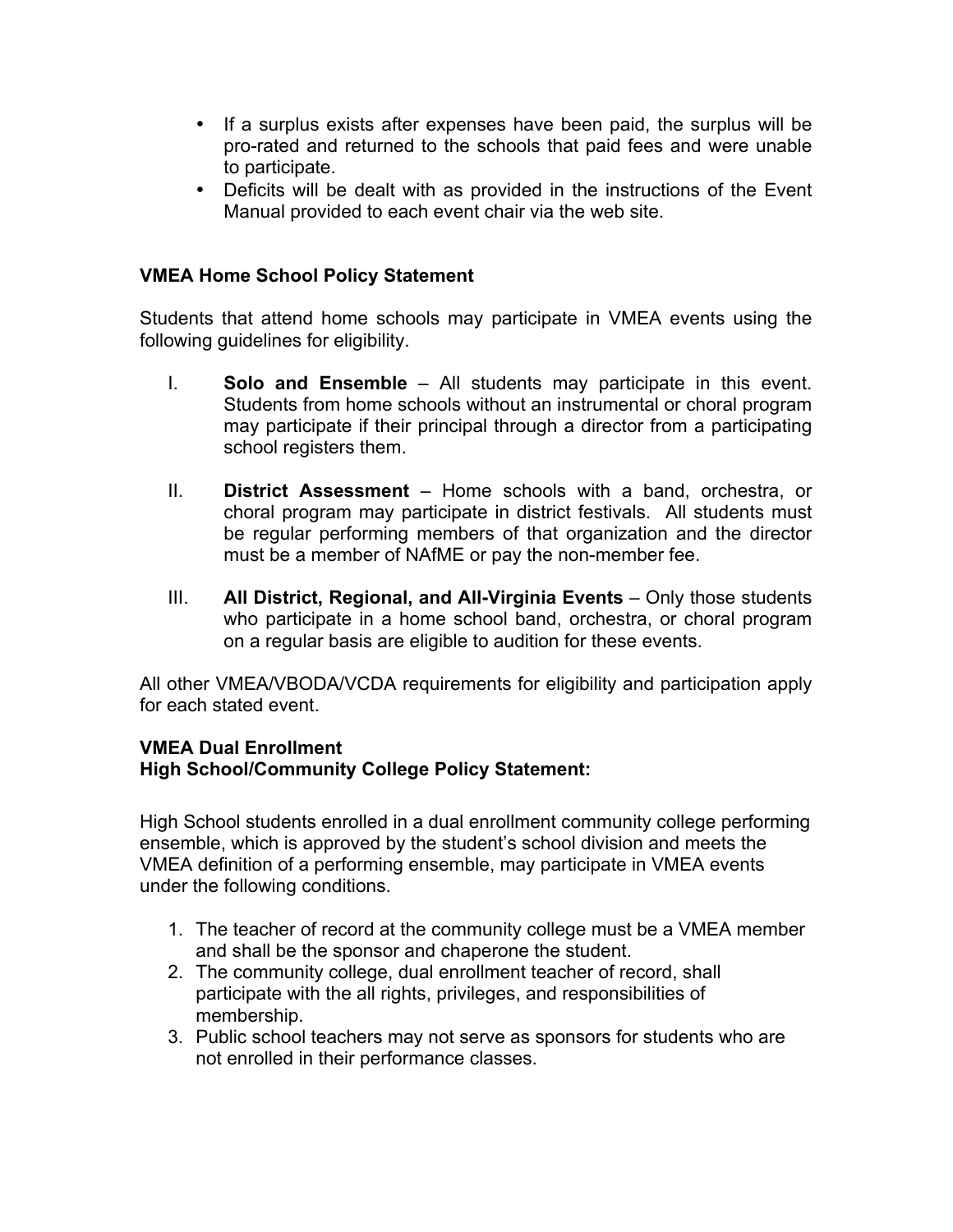Qualified high school students that attend public school and are registered in a performance ensemble dual enrollment class, may participate in VMEA events using the following guidelines for eligibility:

- 1. Solo and ensemble All students may participate in this event. High school students in a dual enrollment community college performing ensemble, may participate. The community college's music program provost and the director of the participating community college performing ensemble must register students.
- 2. District Assessment Community colleges with a separate dual enrollment band, orchestra, or choral program, with **only** high school students enrolled, may participate in district assessments. Community college ensembles with mixed personnel of high school and college students in the same ensemble, are not eligible for participation. Students must be high school students enrolled in a dual enrollment performance ensemble and be regular performing members of that organization. The director must be a member of NA*f*ME or pay the non-member fee. The community college's music program provost and the director of the participating community college band, orchestra, or choral program must register students.
- 3. All District, Regional and all Virginia events High School students enrolled in a dual enrollment community college performing ensemble, approved by the student's school division and meeting the VMEA definition of a performing ensemble, may participate in these VMEA events. The community college's music program provost and the director of the performing ensemble at the participating community college must register students.

All VMEA/VBODA/VCDA requirements for eligibility and participation apply for each stated event.

## **High School Dual Enrollment**

High school students enrolled in a performing ensemble course conducted exclusively for high school students, but specially scheduled to receive college credit, are eligible to participate in VMEA events. The course must be taught by the high school director of record and must meet all requirements for eligibility and participation for any VMEA/VBOA/VCDA event.

#### **Vandalism**

Participating schools are responsible for the conduct of their students during any VMEA-sponsored activity. Each school will be held responsible for payment of any damages done by its participating students to host school properties.

The Host Chair will submit a report of any damages to the principal of the host school and to the principal of the school responsible for the damages. A request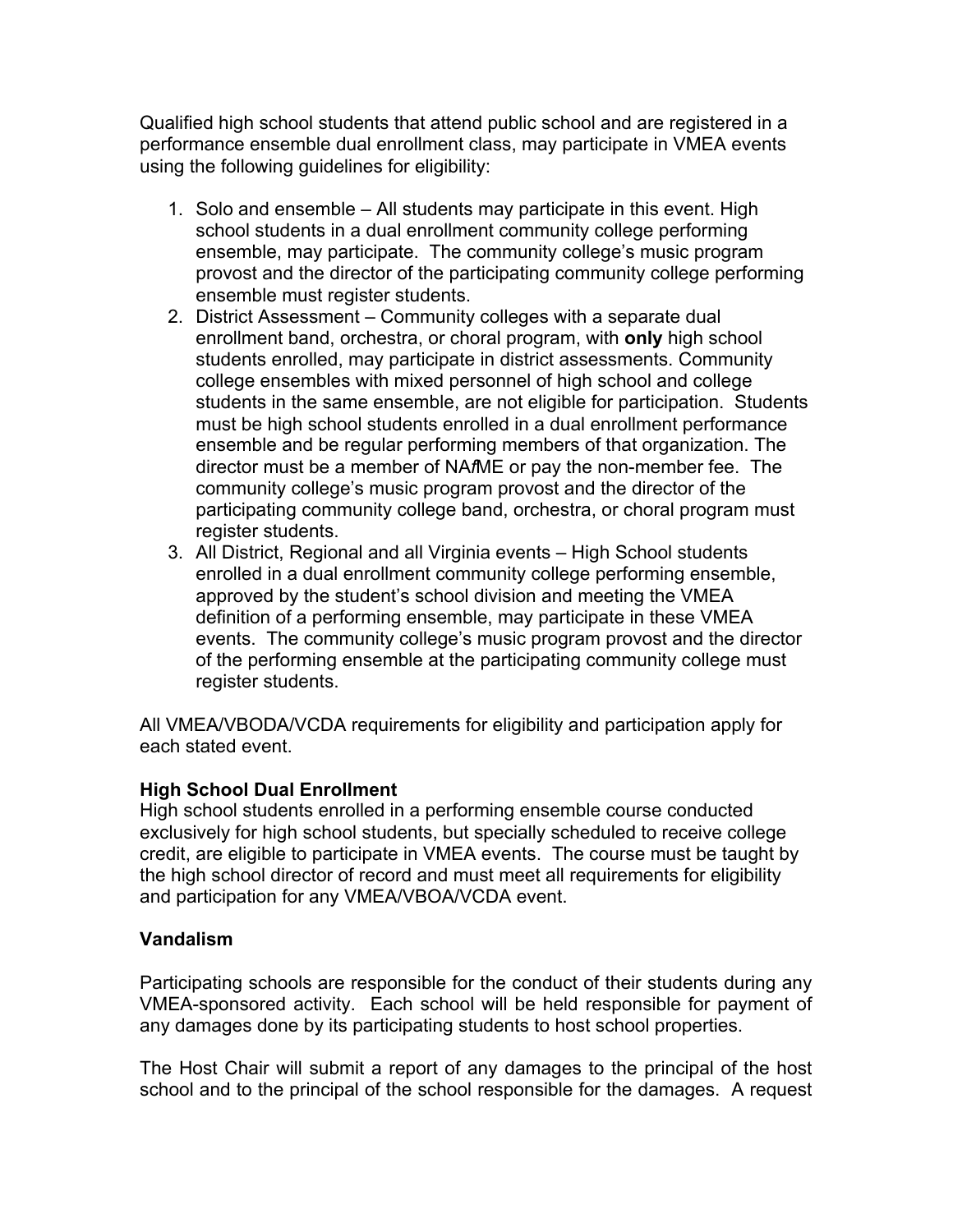for financial reimbursement should accompany the report sent to the principal of the school responsible for payment.

Music directors should inform their students concerning the purpose of the activity, the desirable outcomes of their participation in such activities, and their responsibilities toward the facilities and equipment of the host school. Each director must have adequate adult supervision of students while they are at the host school.

The VMEA Executive Board may review cases where evidence indicates that there are repeated incidents of damage by students of any particular school. It may notify the school principal and the music director and/or recommend that the organization be placed on probation for a specified length of time.

In the event that any vandalism should occur during a VMEA-sponsored activity and the responsible school within a District cannot be determined, the District will assume the responsibility for said damages. If in the event the District is unable to ascertain which school(s) is/are responsible for damages, each participating school of the event will be responsible for payment of equal shares of the damages. If a District or school does not comply with the above VMEA regulation the District and/or school will not be permitted to participate in future VMEA-sponsored activities until the obligation of responsibility has been assumed.

#### **VMEA District Assessments**

#### **Purpose and Administration**

The purpose and objectives of District Assessments sponsored by VMEA are:

- To provide incentive for the development of musical understanding, skills, and taste through performances which are aimed at exhibiting each group at its most mature level of performance.
- To provide students and teachers a means of hearing the work done by other school groups.
- To stimulate and to recognize constant growth.
- To provide students and teachers a means of receiving constructive criticism by qualified adjudicators.

The Choral and Instrumental Sections of VMEA administer District Assessments. The Choral and Instrumental Sections establish the rules and regulations for these events, as authorized in the VMEA Constitution, Article V, and Section 5.

In most Districts, the Choral and Instrumental Assessments are held on separate dates and usually at different schools. Many areas hold a Solo and Ensemble Assessment separate from the Instrumental Assessment. Dates for District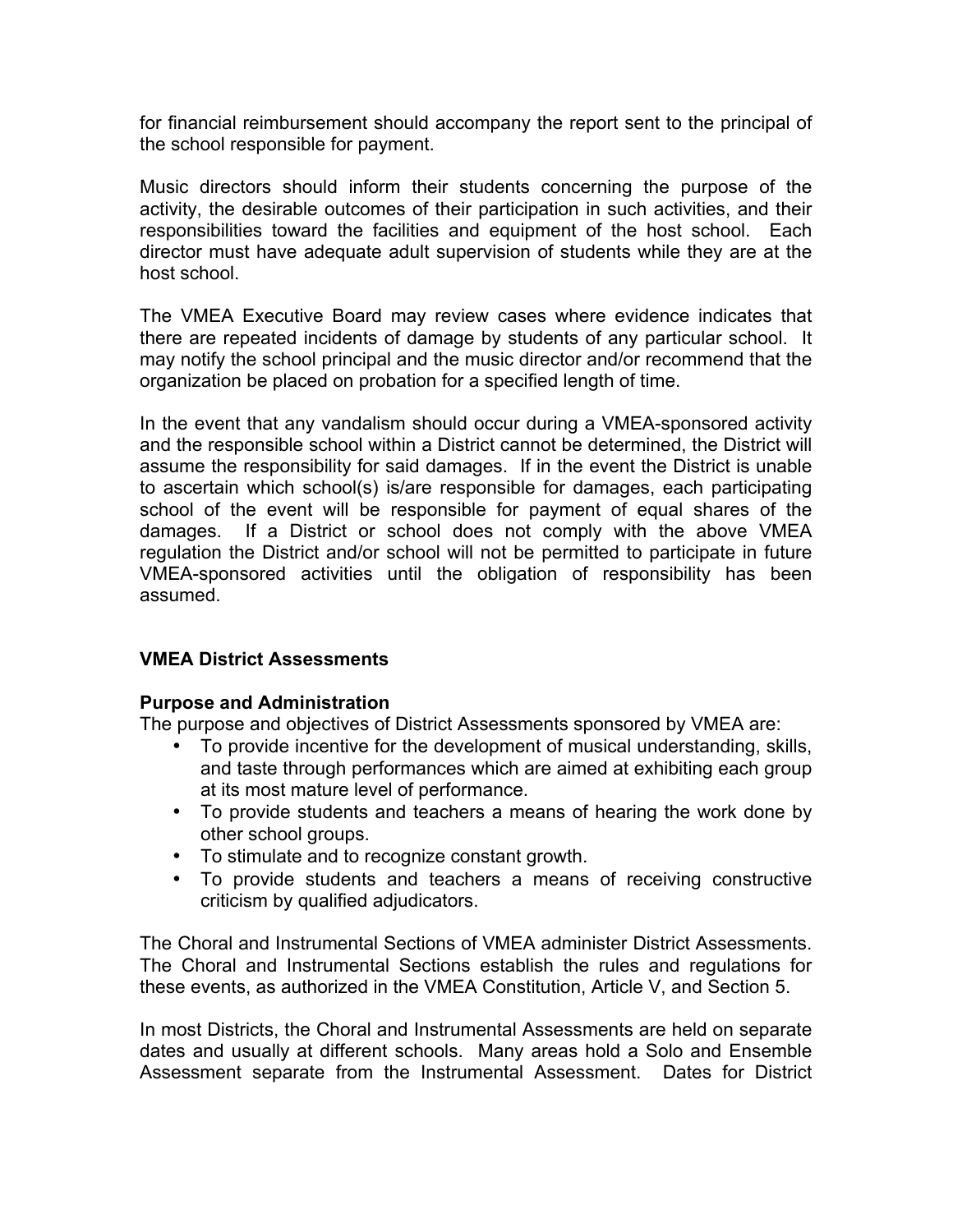Assessments are set by the Executive Board of VMEA and are entered upon the calendar of the Virginia High School League.

### **Eligibility**

A student participating in a VMEA sponsored activity must be enrolled in a music performance organization, of the genre, as recognized by the school division and be recommended by the director of that organization. In addition, the sponsoring VMEA special interest section's procedural policies related to the event must be followed. The intent of this policy is to foster and support student participation in musical experiences.

All participating music directors must be members of NAfME/VMEA or pay the non-member participation fee for each event under VMEA sponsorship. The fee is accepted in lieu of the membership requirement. The non-member participation fee shall be collected by the Host or Event-Chair of the event and sent to the Treasurer of VMEA for deposit in the appropriate account of VMEA.

#### **Responsibilities**

Each District Representative is responsible for arranging a suitable site for the District Assessment and designating the Assessment Chair.

The District Representative will act as coordinator and advisor in establishing all phases of District Assessment. A complete file must be preserved from year to year and must be made available to the Assessment Chair. This file should contain information pertaining to:

- Rules and regulations governing the participation of schools and individual entries
- Adjudicator forms
- Listing of recommended adjudicators
- Methods of arranging program of events
- Providing lunches to adjudicators and other staff
- Arranging warm-up rooms and other facilities
- Financial information including adjudicator fees, entrance fees to meet expenses.

#### **VMEA Honors Choir**

**Purpose:** To select and honor the best senior vocal musicians in Virginia; to provide the students with rehearsal and performance opportunities at the highest level of achievement.

The first Honors Choir performed at the 1979 Virginia Music Educators Association (VMEA) conference in Richmond. This event is solely sponsored by VMEA, not the Virginia Choral Directors Association (VCDA).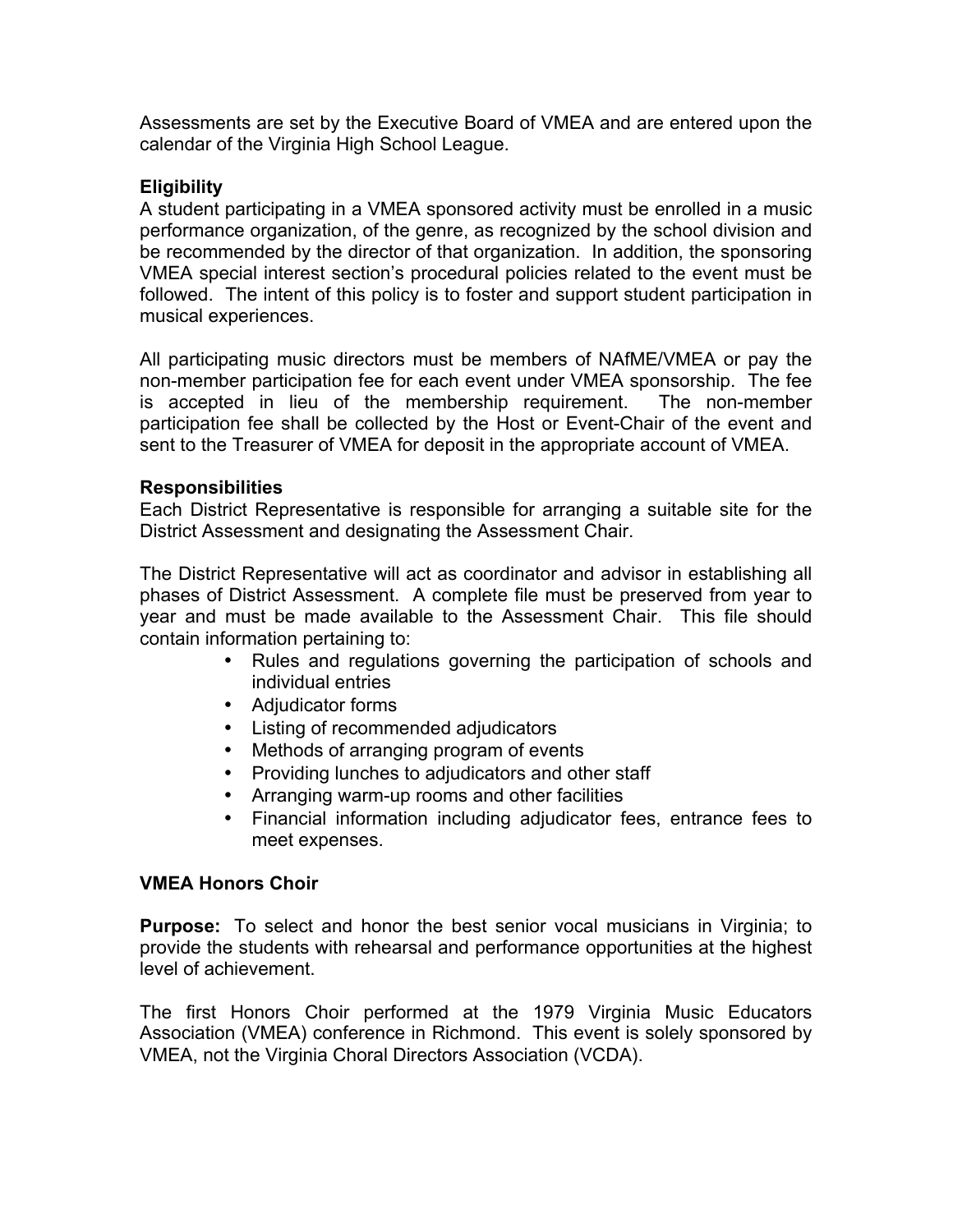The VMEA Honors Choir will consist of no more than 132 senior, vocal musicians who are enrolled in Virginia school choral programs. The concert performance provides outstanding choral students with an opportunity to perform with a nationally recognized conductor, chosen by the Honors Choir Chairperson with input of the Honors Choir Committee. The rehearsals and performance are held in connection with the annual VMEA Professional Development Conference. The families of the Honors Choir are encouraged to attend the performance.

## **Regulations and Procedures**

The following principles, procedures, and management were discussed and agreed upon by the VMEA President's Committee and the appointed VCDA Committee on January 4, 1986 in Richmond.

#### **Principles**

- The Honors Choir will consist of no more than 132 of the most outstanding senior vocal musicians in Virginia.
- An Honors Choir Chairperson will be appointed by the VMEA President to serve a minimum of one year to administer organization of the event.
	- The Chairperson will appoint appropriate committees for housing, meals, chaperones, and will appoint an Auditions Chairperson.
	- The Honors Choir Chairperson will be responsible for all financial reports for the event to VMEA.
	- The Honors Choir Chairperson is also responsible for choosing a guest clinician, accompanists, and instrumentalists, as needed.
	- The Auditions Chairperson will select an Audition Committee that will assist in the selection of judges, audition selection, sight-singing exercises, auditions schedule, and tabulations of scores.
	- The Honors Choir Chairperson and Auditions Chairperson will determine fees per student necessary to cover expenses of the respective events.
- There will be a single audition date for the Honors Choir.
- The Honors Choir will rehearse for two days during the VMEA Professional Development Conference and perform for the VMEA membership during a General Session.
- The Honors Choir event, including auditions, will be self-supporting through participation fees.
- The Honors Choir Committee will be: (1) the Audition Chairperson, (2) the Honors Choir Chairperson, and (3) the immediate-past Audition Chairperson.

**Eligibility for auditions:** Any 12<sup>th</sup> grade student enrolled in their school choral program is eligible to audition with the recommendation of their director. Female tenors and male soprano/altos are not eligible for participation in Honors Choir.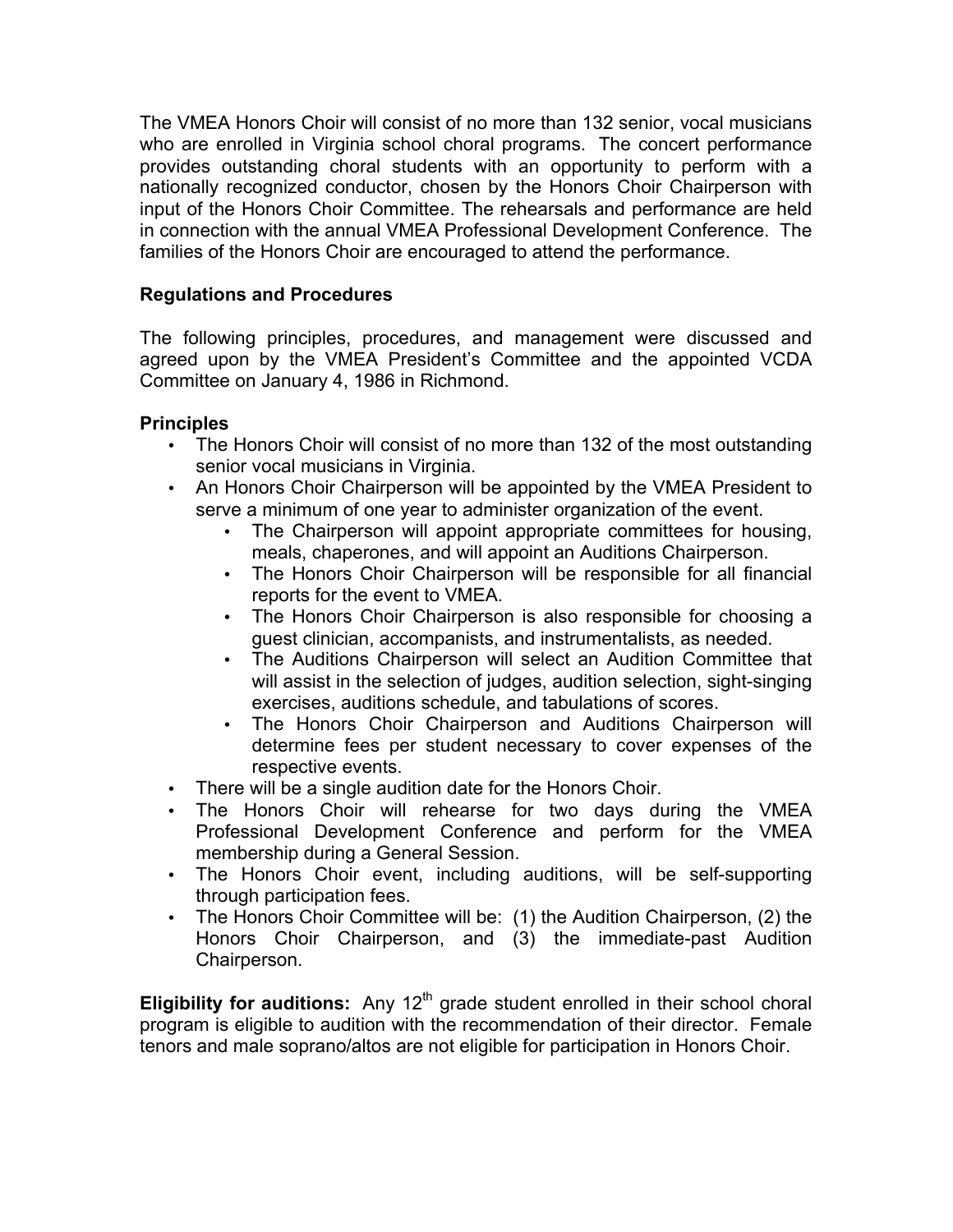### **Auditions**

- Auditions will be held in early October at a centrally located Virginia site.
- The prepared piece and the criteria for sight-singing for the audition will be determined by the Honors Choir Committee
	- The Audition Chairperson will commission the sight-singing examples.
	- The prepared piece, previous sight-singing examples, and sample score sheets will be posted on the VMEA website for teacher reference.
- Auditions will begin at approximately 8:30 AM. Directors will have the opportunity during the online registration process to request specific audition times, either by individual or for the school.
- Information concerning audition fees and schedule, a map for location of the auditions, sample score sheets, and any other pertinent information will be disseminated by District Representatives.
- The deadline for audition registration will be the week after the September VMEA Meeting and will consist of both an online and paper registration. Registrations that do not meet the posted deadlines will not be accepted.
- Registration forms must be signed by the school principal verifying that each participating student is a registered senior in the school choral program and is auditioning for the first time for Honors Choir.
- Once the online registration deadline passes, no changes are to be made, including voice classification, on the paper registration.
- No senior who repeats the  $12<sup>th</sup>$  grade will be granted a second opportunity to audition for the Honors Choir.
- Transportation arrangements to and from the audition location will be the responsibility of the choral director. The auditioning student's director must accompany the student(s) or a designated chaperone approved by the school principal. Choral directors or designated chaperones will register students at the audition location; students may not register themselves.
- Students should be dressed appropriately. Appearance and stage presence are included as part of the final score.

## **Audition Management**

- The Audition Chairperson will select an Audition Committee and provide instructions for tabulation procedures during and at the conclusion of the auditions.
- The Audition Chairperson will select qualified judges and, with the location liaison, adult accompanists for each audition area.
- The Audition Chairperson, with the location liaison, will arrange for dependable proctors for each audition area who will assist high school students during the audition process.
- The number of audition rooms will be determined by the number of students registered online. Each audition room will have two judges and one accompanist.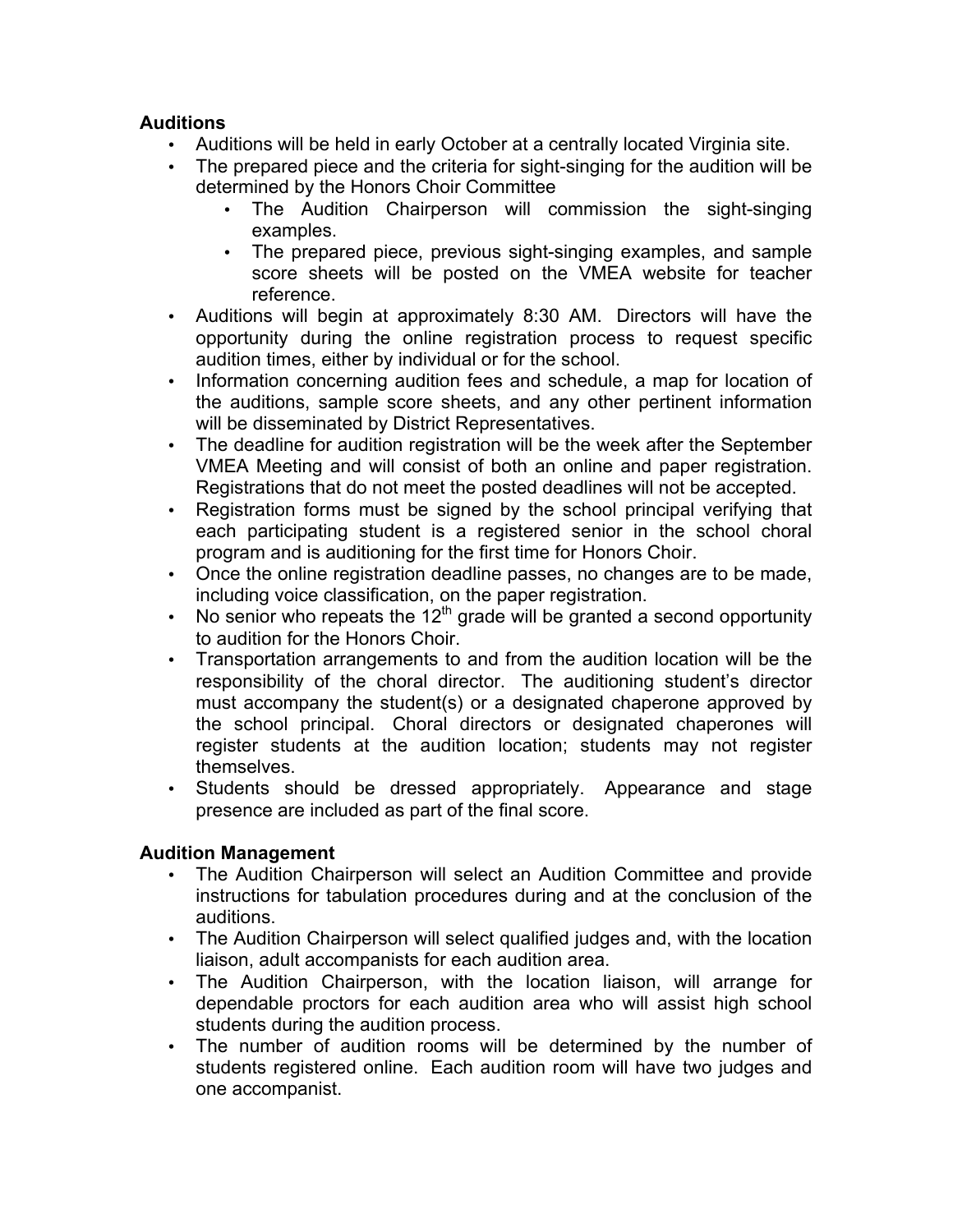- All students in the same voice category (S1, S2, A1, A2…) must be heard by the same two judges with the same accompaniment tempo and procedures using the same audition selection and sightsinging exercises. No portion of the audition selection or sightsinging exercise may be changed or omitted after the first student audition has been held.
- There will be two sight-singing exercises in each audition room, which will be alternated between during the auditions.
- Prior to the start of auditions, the Audition Chairperson and the Honors Choir Chairperson will meet with the judges and accompanists to establish tempos, audition procedures, etc.
- The Audition Chairperson will provide for an adequate lunch break for judges and accompanists as well as other short breaks as needed.
- The accompanist will be responsible for supervision of proper procedures in the audition room.
- Only judges, accompanists, the Audition Chairperson, the Honors Choir Chairperson, or members of the Audition Committee are permitted in the audition rooms.
- Only students auditioning are permitted in the audition area.
- Students will sing the sight-singing exercise a cappella on any syllable of his/her choice. Students may elect to sight-sing either before or after the prepared piece.

## **Judges/Accompanists**

- The Audition Chairperson will hire qualified judges for the Honors Choir Auditions. The Audition Chairperson with the assistance of the location liaison will hire qualified, adult accompanists.
- Judges may not judge students they have taught privately.
- Judges will not include Virginia high school choral directors.
- Judges and accompanists will receive an appropriate fee, reimbursement for travel, and hotel accommodations for those traveling more than two hours.
- Judges may be encouraged to write comments, which will provide help and encouragement to students. The audition will be a helpful, positive experience for all participating students.

## **Audition Results**

- No scores will be given out the day of the auditions.
- The Honors Choir Chairperson and the Auditions Chairperson will determine the cut-off score in the selection of the Honors choir, based on a pre-determined number from each voice classification. In the event the cut-off score is duplicated with two or more students, the tie will be broken using the combined sight-singing score, followed by the tone quality, and so on, moving down the scoring rubric.
- Auditions will be published in the order of final scores in PDF format.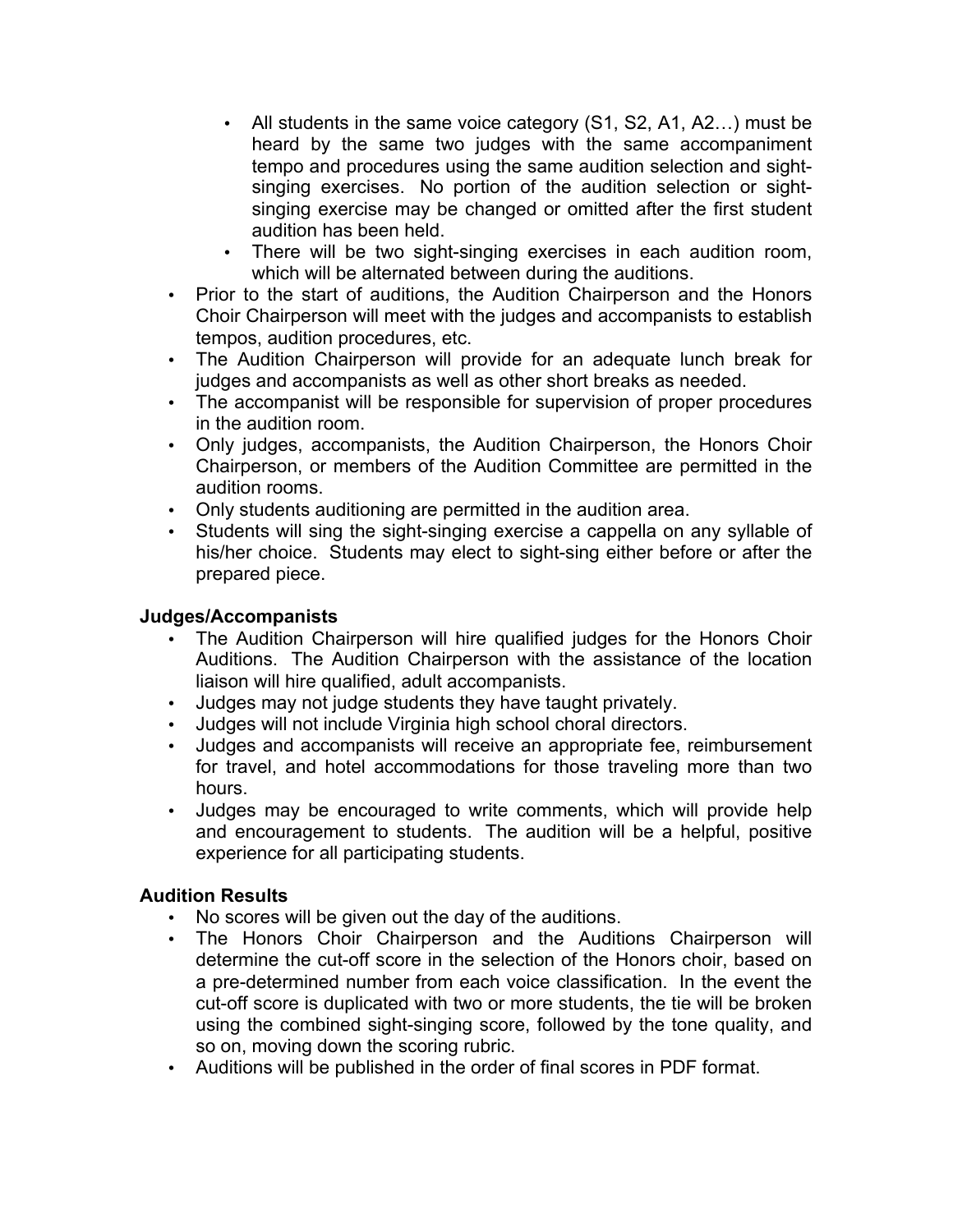- Student score sheets will be mailed to the directors within two weeks of the audition date.
- The Audition Chairperson will maintain a file on the audition process and will submit it to the Honors Choir Chairperson within a week and a half of the audition date.
- The Audition Chairperson will submit a financial report to the VMEA treasurer and the Honors Choir Chairperson according to the guidelines in the VMEA event manual.

#### **Important Note:**

The Honors Choir is sponsored by VMEA and governed by the VMEA Executive Board. Only NAfME/VMEA members and their students are eligible for participation. Non-member participation fees are not accepted for this event.

#### **Updated: January 13, 2015**

### **PROCEDURES FOR HOSTING NON-STUDENTS EVENTS**

Events may be held in the name of VMEA for teachers. Since the event is sponsored by VMEA then VMEA membership must be required. Should a nonmember attend then they should pay the non-member fee which is required of all teachers who are not members but participate in VMEA events. The nonmember fee is required for every event that a non-member participates.

• VMEA sponsored teacher events require NAfME membership. Nonmembers are required to pay the non-member fee.

As with all events sponsored by VMEA an Event Financial Statement will be required to be filed with the Treasurer, VMEA.

• An Event Financial Statement must be filed with VMEA Treasurer providing proper documentation.

The filing of the Event Financial form will provide VMEA with proper documentation for any audit review of VMEA accounts, particularly if there is an Internal Revenue Service audit or review.

Budget Development is important and guidelines are available in the Event Manual. The monies provided by VMEA to districts for administrative operation and communications may be used solely for that purpose. These funds are not to be used to pay clinicians or to help defray clinician expenses.

VMEA Grants will have an additional set of criteria established by the Grant Committee and approved by the Budget and Finance Committee, VMEA.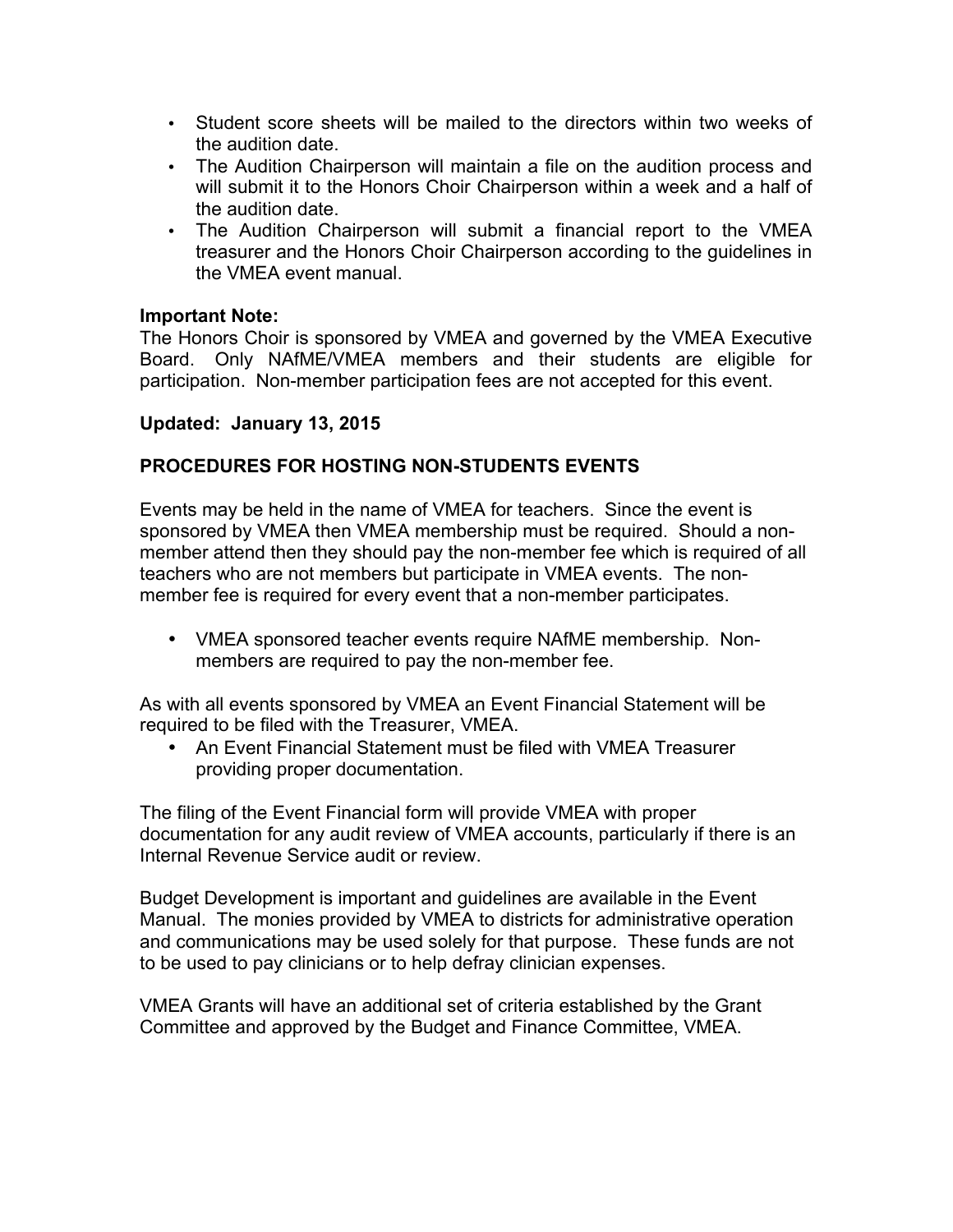#### **ELECTIONS Procedures for elections shall be as follows:**

- Spring Nomination Committee meet during official interest section meetings to prepare slates of officers*.*
- August Nominees pictures and biographies are due to the editor in order to appear listed alphabetically in VMEA NOTES Fall issue. Voting to occur at the VMEA Professional Development Conference. It should be noted in this article about the nominees that an opportunity to request an absentee ballot would be available on the VMEA Website.
- October Pictures and Bios appear listed alphabetically in VMEA NOTES for the Fall issue.
- October VMEA State Executive mails requested absentee ballots. All voting instructions are included on ballot including statement that "once an absentee ballot is requested, voting must be completed my mail and no voting opportunity will be available at the Conference". Outside of envelope indicates that ballot is enclosed. Specially marked return mail envelope is enclosed.
- November Deadline for completed absentee ballot will be determined by announcement of dated postmark in the instructions provided*.* Ballots are returned to VMEA State Executive who delivers them at the Conference unopened to the Secretary or designee as Chair of the Ballot Counting Committee. No absentee ballots are accepted at Conference, either delivered by voter or another person.

## **Procedures at Conference:**

- Prior to the Conference, the State Executive will download the current member list from NAfME database. Persons who received absentee's ballots will be so marked.
- First General Session: VMEA President with brief biographical summary introduces Nominees standing for election. Information categories for each person will be the same. Posters, speeches or other political-style campaign activities will not be permitted. Guidelines stating appropriate and inappropriate activities will be sent to each nominee in a letter that invites them to appear at the first general session.
- Voting site hours will be published in the Official Conference Program.
- To vote, person demonstrates current membership by wearing conference registration badge indicating active or retired membership, showing membership card if not registered for the conference, or if the person just joined at conference, by showing an appropriate receipt.
- As persons vote, their names are checked on the membership list. Names of new members are added.
- Voting will be in a clearly identified space, located to provide opportunity to complete ballots.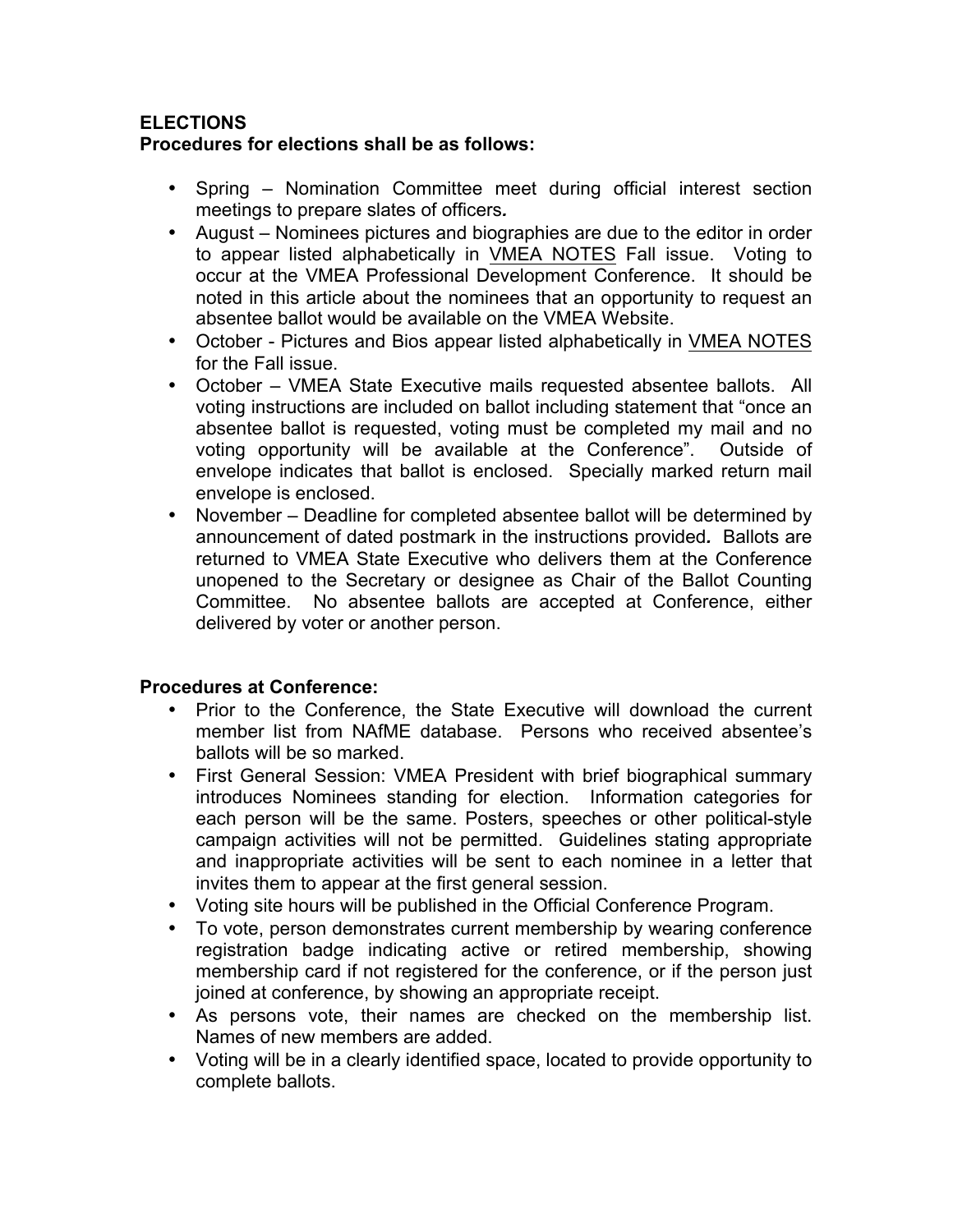- Voting will take place only at the announced hours. Immediately after the end of the final voting period, the VMEA Secretary or designee, and the Election Committee count the ballots. Absentee ballots are counted at this time.
- Final General Session: Persons newly elected are introduced.
- July 1 New Officers assume duties
- The VMEA President resolves any issues that rose during the election process. Such issues are considered when the Executive Board evaluates the procedure for the next set of elections prior to re-approval.

District Representatives shall be elected to take office on the date prescribed in the Bylaw III, Section VII. District Representatives will be nominated and elections will be held at a meeting held within each district. The outgoing representative will notify the VMEA office of the results of the election by May 1.

From the three representatives of each District, the President's Committee shall assist the President in selecting one to serve as District Chair. In making such appointments, the President's Committee and/or the President shall endeavor to secure an equitable distribution for representation on the Executive Board.

### **AWARDS**

VMEA has established Awards Programs that recognizes service, achievements and contributions to music education for current active members, retired members, and for non-members who show their support for local music programs. There will be no limit to the number of awardees in any category.

#### **Outstanding Music Educator**

**Criteria** 

- At least ten (10) years of continuous teaching in Virginia
- Must currently teach in Virginia
- Consistent VMEA member in good standing
- Evidenced of service to VMEA or interest sections
- Outstanding accomplishments as a teacher as evidenced by:
	- o Student achievement
	- o Professional recognition
	- o Program recognition
	- o Awards
	- $\circ$  Sustained program growth
	- o Influence within and beyond district

## **Outstanding Administrator**

**Criteria** 

- Current or retired administrator from a Virginia School
- At least five (5) years service at the administrative level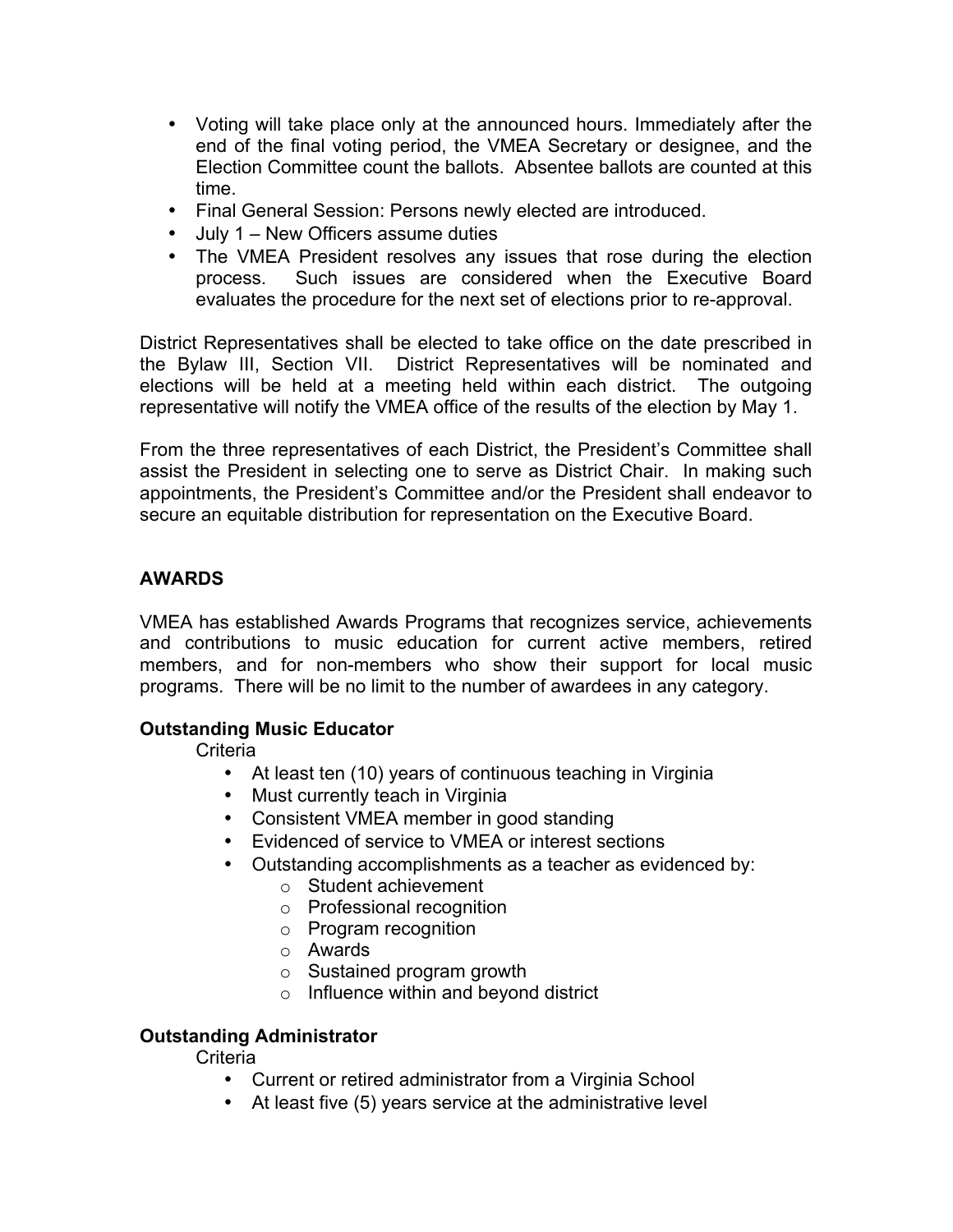• Documented evidence that the nominee has been a major factor toward the success of a music program that may include securing greater funding levels, increased personnel, advocacy, support of teacher development efforts, etc.

### **Lifetime Achievement**

**Criteria** 

- Minimum twenty (20) years of documented music service activity in Virginia
- May be active or retired music educator or music administrator
- Must have documented service to VMEA

#### **Outstanding General Music Educator**

**Criteria** 

- At least ten (10) years of teaching in Virginia
- Outstanding accomplishments as a teacher as evidenced by such things as student achievement, program recognition, and testimony from students, parents, alumni, and administrators.

### **Fifteen-Year Certificate**

**Criteria** 

- Must be an active, current member of VMEA
- At least fifteen (15) years of teaching in a public or private school
- Must have been a member of VMEA (or its equivalent in another state) for at least ten (10) of these years.

## **Twenty-Five Year Pin**

**Criteria** 

- Must be active, current member of VMEA
- At least twenty-five (25) years of teaching in a public or private school
- Must have been a member of VMEA (or its equivalent in another state) for at least ten (10) of these years.

## **Retirement Plaque**

**Criteria** 

- Must have been an active VMEA member at the time of retirement
- Retirement in the past five years
- At least twenty-five (25) years of teaching in a public or private school
- Must have been a member of VMEA (or its equivalent in another state) for at least ten (10) of these years.

The Fifteen, Twenty-Five year awards and the retirement award will be the responsibility of the VMEA Membership Chair. Award information for these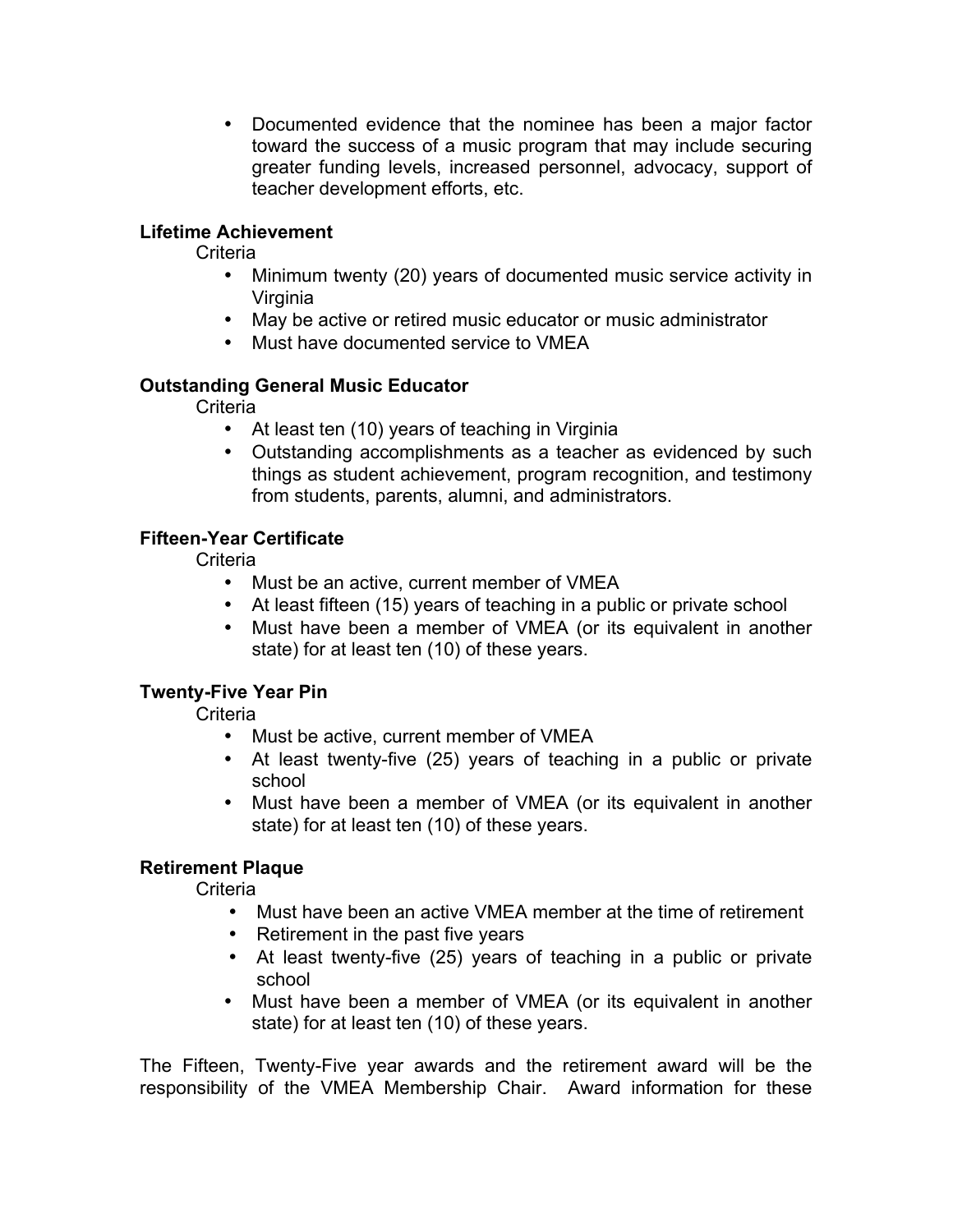awards will be published on the VMEA website with the awards being presented at the annual In-Service Conference.

#### **Past President's Scholarship Program**

The Past President's Scholarships may be presented annually by the Virginia Music Educators Association in commemoration of the contributions of its past presidents. Two cash awards of \$1,000 each (delivered as \$500. per semester) may be awarded. One award will be designated for band/orchestra majors and one award will be for vocal/general music majors. The recipient must be a graduating high school senior who will be attending a Virginia four-year college or university in the fall. The student must be entering this institution as a music education major. This cash award is renewable annually for three additional years, providing the student meets renewal standards, and will be sent directly to the college or university finance office by the Virginia Music Educators Association.

#### **Blue Ribbon School Award**

**Purpose:** Superior performance as evidenced by the district assessment rating from each of the top performing groups of each ensemble course taught at the school (band, choir, and orchestra).

**Criteria:** All schools must complete the Online Declaration Form that designates the top-performing group of the genre. This must be one of the groups performing the highest grade of literature. The Online Form must be submitted via the VMEA website to the VMEA office by February  $15<sup>th</sup>$ . Those received after this date will not be eligible for the award. The form will be deleted from the VMEA website at 12 O'clock midnight on the 15th of February. In order to be considered for the Blue Ribbon Award the top performing groups MUST perform two pieces from approved graded music lists (Band and Orchestra form the VBODA manual, Choirs from the Virginia, New York, or Texas lists), not to include the warm-up selection. When performing music of two different grade levels the group will be classified at the lower grade level of music.

All groups must sight read or sight sing to be eligible for this award at the District performance Assessment. Bands and Orchestras must select Option 1 as listed in the VBODA Manual.

Multi-school combined ensembles are not eligible as an individual school's representative ensemble for this award.

The recognition will consist of a certificate and cover letter of congratulations mailed to the principal of the school. Eligible schools may obtain the Blue Ribbon Medal for individual students. Deadline is May 1<sup>st</sup>.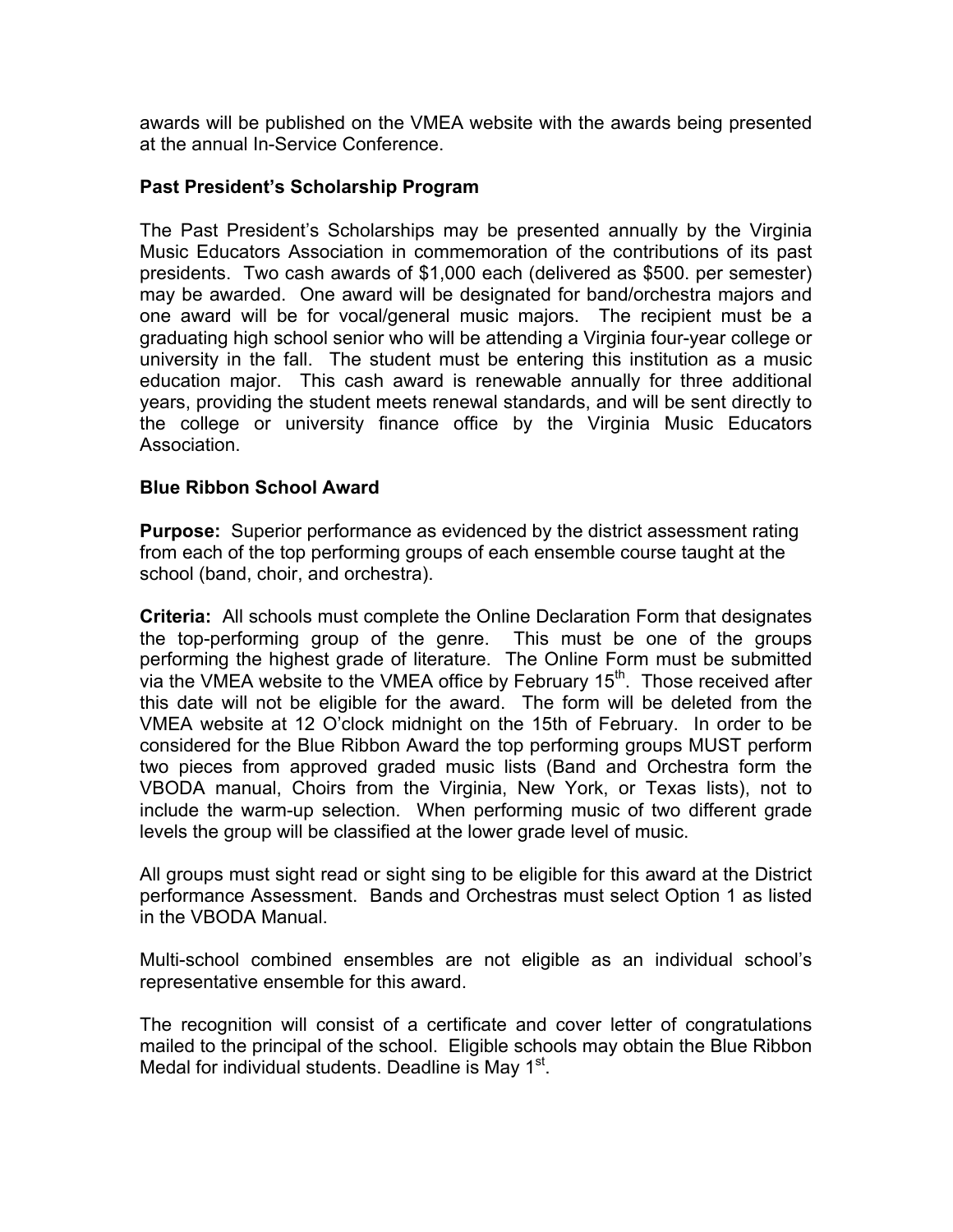### **VMEA Grant Program for Elementary Section**

In an effort to provide professional growth opportunities for elementary music educators and as an outgrowth of the Strategic Plan VMEA has instituted a grant program for individual districts to present workshops for elementary music education. The grant is designed to encourage educators within a district to work together for the betterment of the student of that VMEA district. Three grants of up to \$500 may be awarded.

### **Eligibility**

Full or part-time music teacher of elementary grades in Virginia and must be a member of VMEA.

Eligible activities include, but are not limited to, the following:

- Artist residences
- Special projects
- Workshops
- Master Classes
- Festivals

Guidelines

- The grant is designed to provide support for a specific project and not intended to support components of an on-going program, e.g. chorus/ensemble uniforms, concert folders.
- The grant may be used to purchase music supplies or cover transportation costs if these are components of a specific project.
- Programs that demonstrate collaboration with other music professionals are highly encouraged.
- The grant cannot be used to compensate school or PTA/PTO personnel with the exception of custodial or building security personnel.

#### Selection Process

A committee of VEMEA members recommended by the VEMEA President to the VMEA President shall select VMEA/VEMEA Professional Development Grant recipients. The VMEA President will officially appoint the committee.

The VMEA/VEMEA Professional Development Grant will be awarded yearly.

Grant recipients shall file a VMEA Event Report with the VMEA Treasurer within 7 days of the conclusion of the activity. Grant recipients shall submit a summary report to the grant committee within 30 days of the conclusion of the project.

## **VMEA** *NOTES*

The official publication of the Virginia Music Educators Association, VMEA *NOTES*, is published three times a year, Fall, Winter, and Spring. Each issue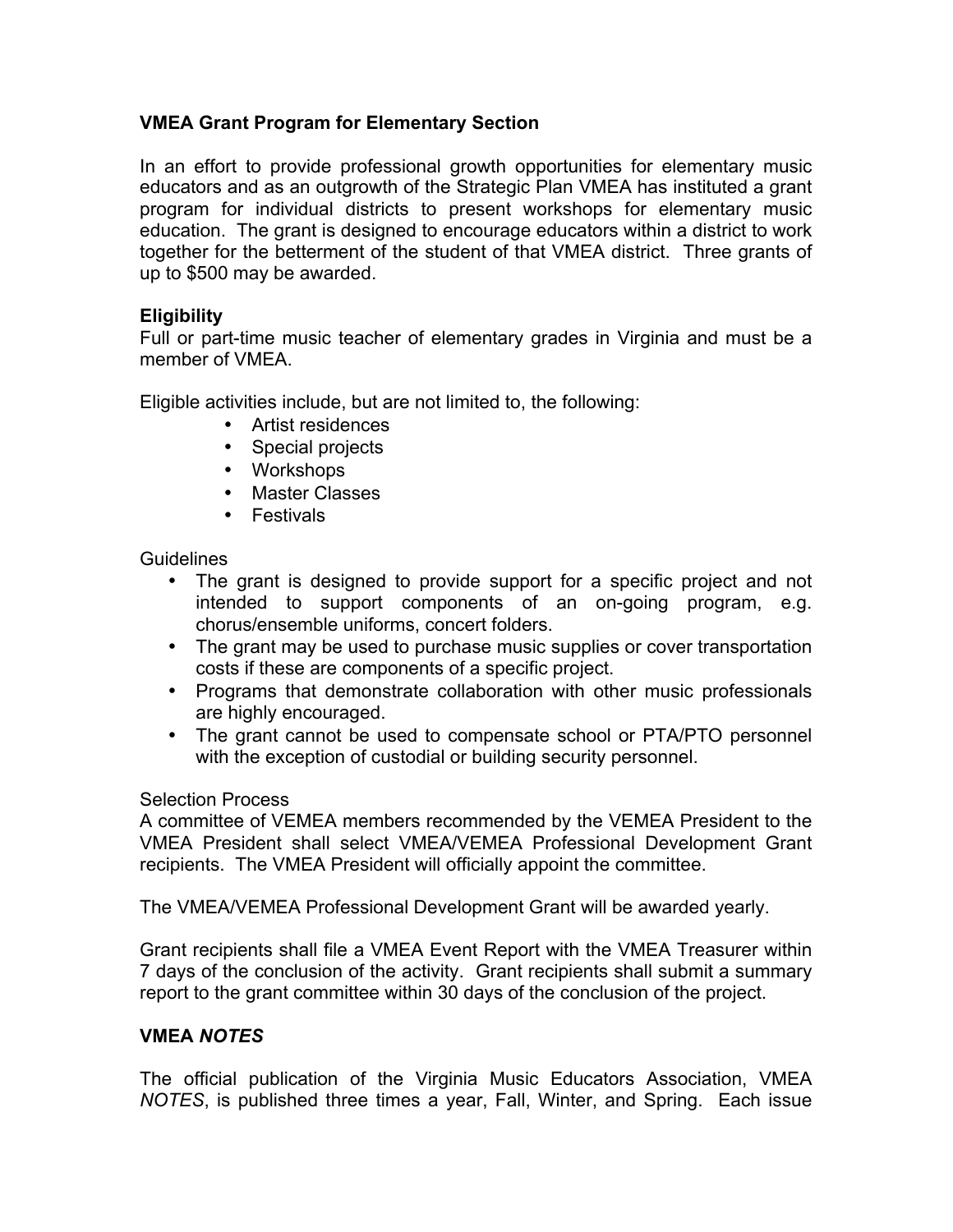provides feature articles as well as interest section information. Announcements will include the Professional Development Conference, candidates for offices, and other pertinent information, which is of concern to the membership. Each issue is published on the VMEA web site only.

Each issue also lists all officers, members of the Executive Board, Council of Review, Ex-Officio members, Committee Chairs, and associated organizations. Minutes of meetings of the Executive Board are printed and become a permanent record of all official action taken by this body.

The Editorial Board reviews the editorial and business affairs of VMEA *NOTES*. The Executive Board of VMEA appoints the Editor and Business Manager.

Each issue is presented for viewing on the VMEA website. The membership and current leadership of NAfME will be notified of the release of each issue through appropriate electronic means.

#### **Dissertation/Research/Questionnaires**

Send any requests for this to the VMEA State Executive. They will read the request and alert VMEA leadership. If warranted, we will send these requests to our Higher Education Section for evaluation. If the subject/research is to benefit the VMEA membership and music education in Virginia, then we will post this information on our website for members to link to. Only questionnaires/research emanating from NAfME or VMEA should be sent directly to members.

#### **Presenters/Workshops/Free Resources/Solicitations**

Solicitations and requests to send information to the membership for a company or other non-profit organization are to be reviewed by the Presidents Committee and the Notes Editor. Any company or non-profit wishing to gain access to the membership should take out an advertisement in Notes. If the workshops or services are free to members, the Presidents Committee and Notes Editor will work with each section president to determine its suitability for dissemination and, the appropriate route to inform the membership.

## **VMEA Grievance Committee**

Each district or VMEA event shall form a grievance committee to consider and remedy VMEA members' grievances in regards to rules infractions of any VMEA event or any VMEA affiliated section events. A member who has an issue should seek all remedies before submitting their issue to a District Grievance Committee. Before a grievance can be heard, the member should review the rules of the district, their sponsoring section and VMEA to see if the grievance has merit. If a member feels there is a violation they should seek remedy through the chairperson of the event first. If a satisfactory remedy cannot be reached between the member and the chair of the event, the member will follow the order of inquiry outlined in this policy.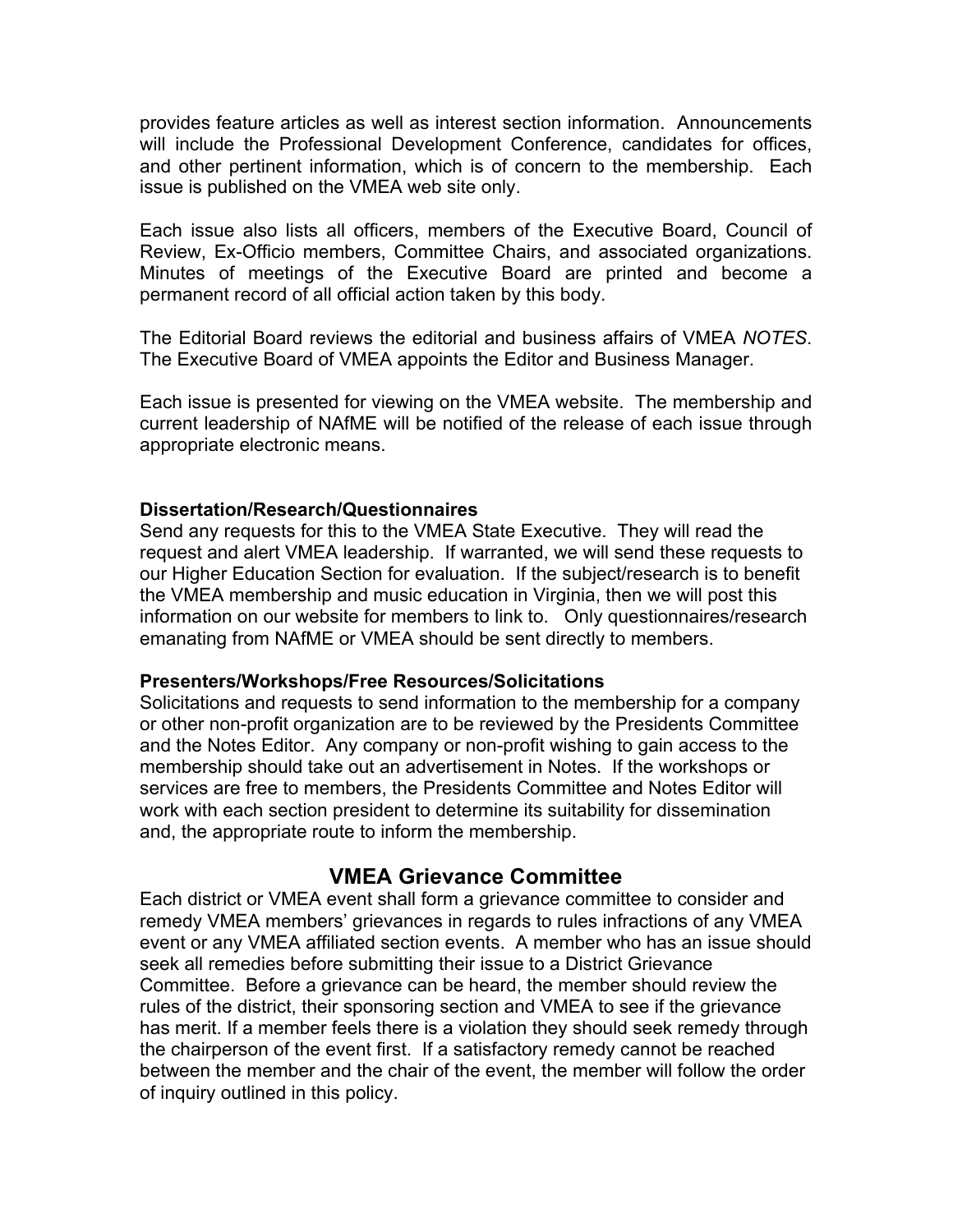# **Grievances (District Event)**

The grievance committee will consist of the District Representative, the Instrumental or Choral Representative, and the Chairperson of the event. A meeting will be held to hear the grievance of the member. The meeting may be in person or via electronic means.

The District Representative (Choral or Instrumental) will serve as the Chair of the Grievance Committee.

The other district Instrumental or choral representative will be a member of the committee

The Chairperson of the District Event (not the site host of the event) will be the third member of the grievance committee

If the grievance is coming from a member who holds one of the positions above, the Chair of the committee will appoint another VMEA member to complete the Committee.

Order of inquiry

- 1. Event Chair Person
- 2. Grievance Committee (GC)
	- Event Chair Person
	- District Representative (Instrumental)
	- District Representative (Choral)

The grievance committee will receive written communication from the complainant.

The GC will investigate the issue

The GC will conduct a meeting with the petitioning member

The GC will render a decision in a timely manner

If the member wishes to pursue the matter further, they will take the matter to the Section President.

- 3. Section President (The Section President will gather the results of the investigation from the DGC before rendering a decision)
- 4. VMEA President/State Executive

All members are to work through their elected representatives if they have a question or concern regarding a policy or procedure.

#### **Grievances (Regional Event)**

Before a grievance can be heard, the member should review the rules of the event, their sponsoring section and VMEA to see if the grievance has merit. All grievances are submitted to the event chairperson for consideration first. If the issue cannot be resolved, the event chairperson shall form a grievance committee to consider and remedy the members' grievances in accordance to the rules of VMEA, and their affiliated sections and event manual. A member who has an issue should seek all remedies before submitting their issue to a section president